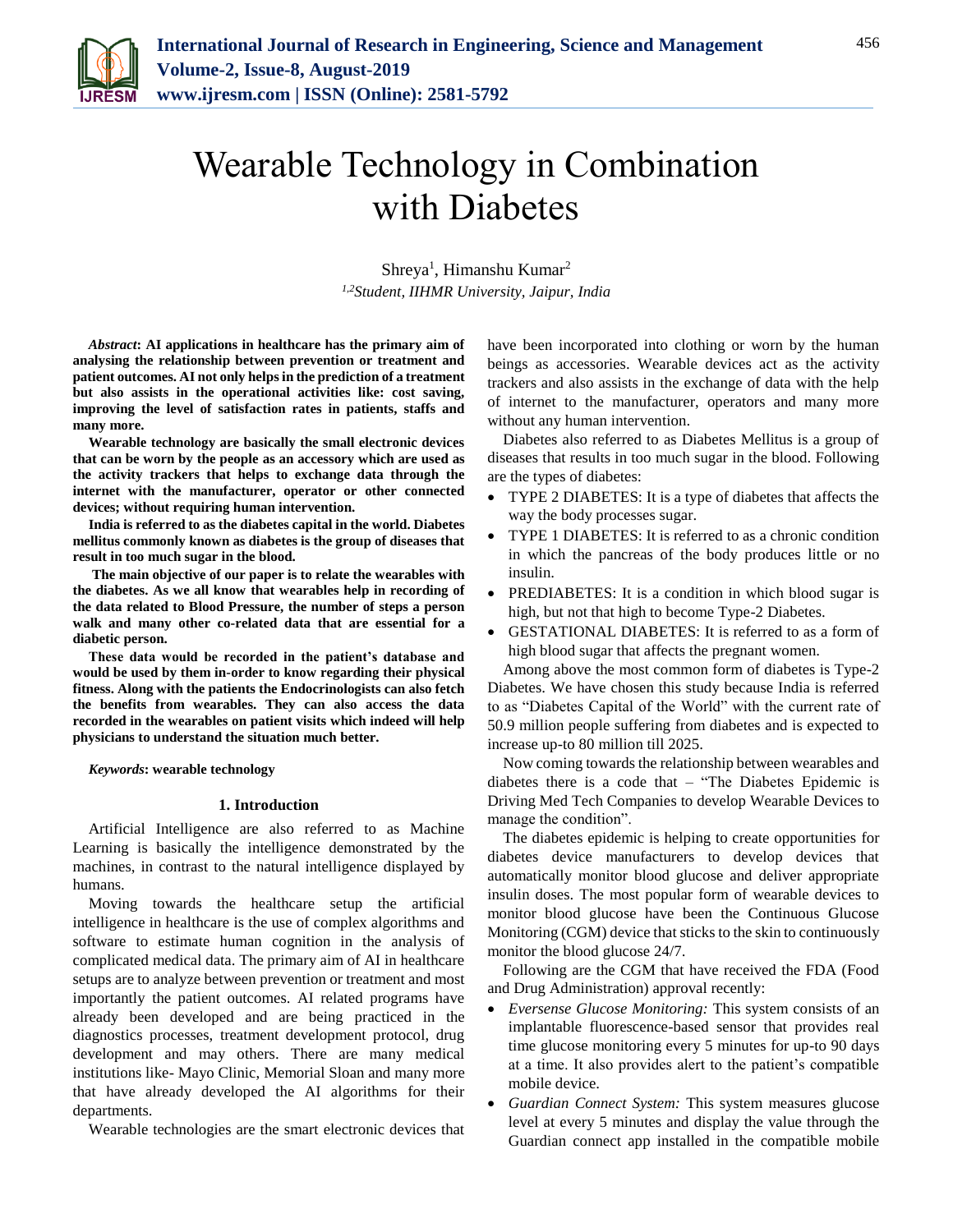device. With the help of this device the user can detect trends and track the patterns in glucose concentrations to help in keeping the blood glucose level in a safe range.

 *Dexcom CGM System:* This system helps in determining the blood sugar level in children aged two and older and adults with diabetes. This is the first type of CGM system permitted by FDA that may include insulin dosing system, insulin pumps, blood glucose meters or other electronic devices that can be used for diabetes management.

There are further many devices too from which the data can be accessed both by the patient and the treating physician for proper monitoring of the diabetes.

So, in this way wearables can be helpful for diabetes management.

## **2. Methodology and data compilation**

The research design used here is descriptive and the data collection approach is Quantitative in nature. The data collection method is secondary in nature as no primary study has been conducted for the same.

- India is referred to as the Diabetes capital of the world with 50.9 million people suffering from diabetes tending to increase up-to 80 million by the year 2025.
- The most common form of diabetes is type-2 diabetes.
- The current scenario of diabetes in India compared to other countries is shown below in the data below



 The global usage of wearables is shown in the data below which helps us in understanding the increase rate of using wearables.



Fig. 2. Global wearable technology sales by category from 2014 to 2018

• In the data below it is showing the data regarding the usage of wearables in India which is showing an increasing trend.



So, from the above data it is clear that the uses of wearables are increasing not only in the world but also in India too. And India is as the Diabetes capital of the world so wearables can help the diabetic person to regularly observe the body's basic vitals which will be very helpful for them.

#### **3. Results**

From the above data we can easily draw an insight that the people in India is accepting the new technology and is moving at a faster pace towards the technological developments. As a result of it the Artificial Intelligence technology is gaining much more importance in healthcare too like: Robotic surgery, people of using smart watches for controlling their basic vitals etc. The people who are diabetic in nature can easily have control on their sedentary lifestyle with the help of wearables as they help in providing data for the same which indeed can be useful for the patient to understand where they are lacking behind and will be even useful for them as a data storage area. The patients can also use that data while having consultation with the Endocrinologist and can show them in need for any other medication services.

#### **4. Conclusion**

So, at last the conclusion that can be drawn from the entire study is that diabetes cannot be cured but can be administered by the wearables that are being used and it would also give contribution for data storage device. It is required by the patients of diabetes who are economically sound to have regular usage of wearables as they help in regular monitoring of the body vitals which is the must for any diabetic person.

#### **References**

- [1] Katie Costello, STAMFORD, Conn., November 29, 2018, Gartner Says Worldwide Wearable Device Sales to Grow 26 Percent in 2019, https://www.gartner.com/en/newsroom/press-releases/2018-11-29 gartner-says-worldwide-wearable-device-sales-to-grow-
- [2] https://en.wikipedia.org/wiki/Artificial\_intelligence\_in\_healthcare
- [3] Astha Sharma, Is India The Diabetes Capital Of The World?, 22 November, 2017.

https://www.thecitizen.in/index.php/en/NewsDetail/index/8/12321/Is-India-The-Diabetes-Capital-Of-The-World-